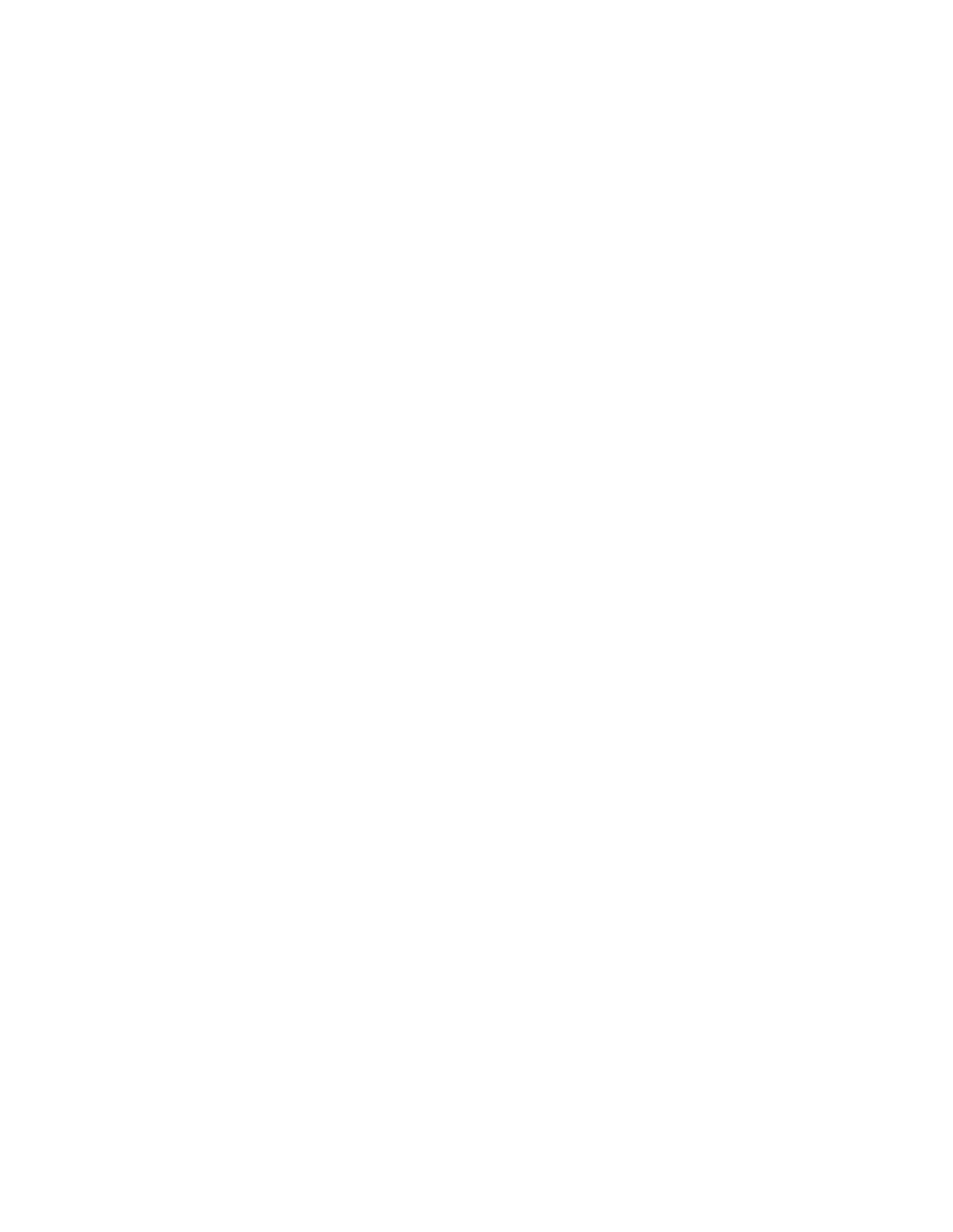**State level** Science Exhibition competition-**2015-16**, held at Regional College of Education,

Mysore on 1, 2 April 2016

Model 2: Bio World

Participants:

1. Arpana A.N. II B.Sc

2. Santhosh B.C. **III B.Sc.** 

Guide: Smt. M.P. Rupashree, Asst. Prof. of Physics

**Awarded with III Prize**

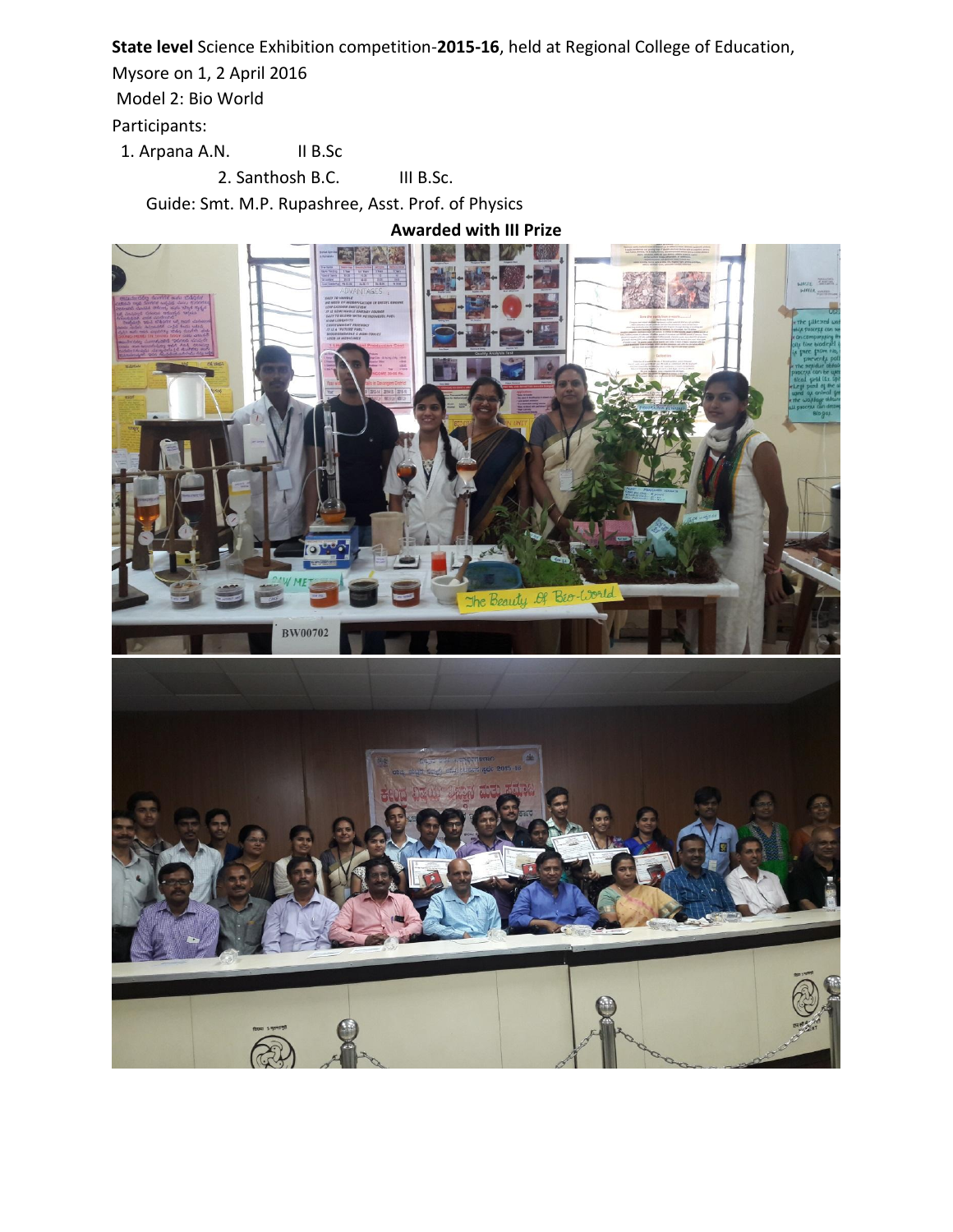**State level** Science Exhibition competition-**2016-17**, held at S.B. Degree College, Tavaragere, Mandya on 01.09.2017.

Participants: 1. Anchal Jain IIIB.Sc.

2. RaikarPrateekshaIIIB.Sc.

Model: Food and Health-Nutritional facts in different kinds of foods, fast food trend and its impact on health

Guide: Sri. Siddesh B.G., Lecturer in Zoology

# B<sub>4C</sub>

# **Awarded with I consolation prize.**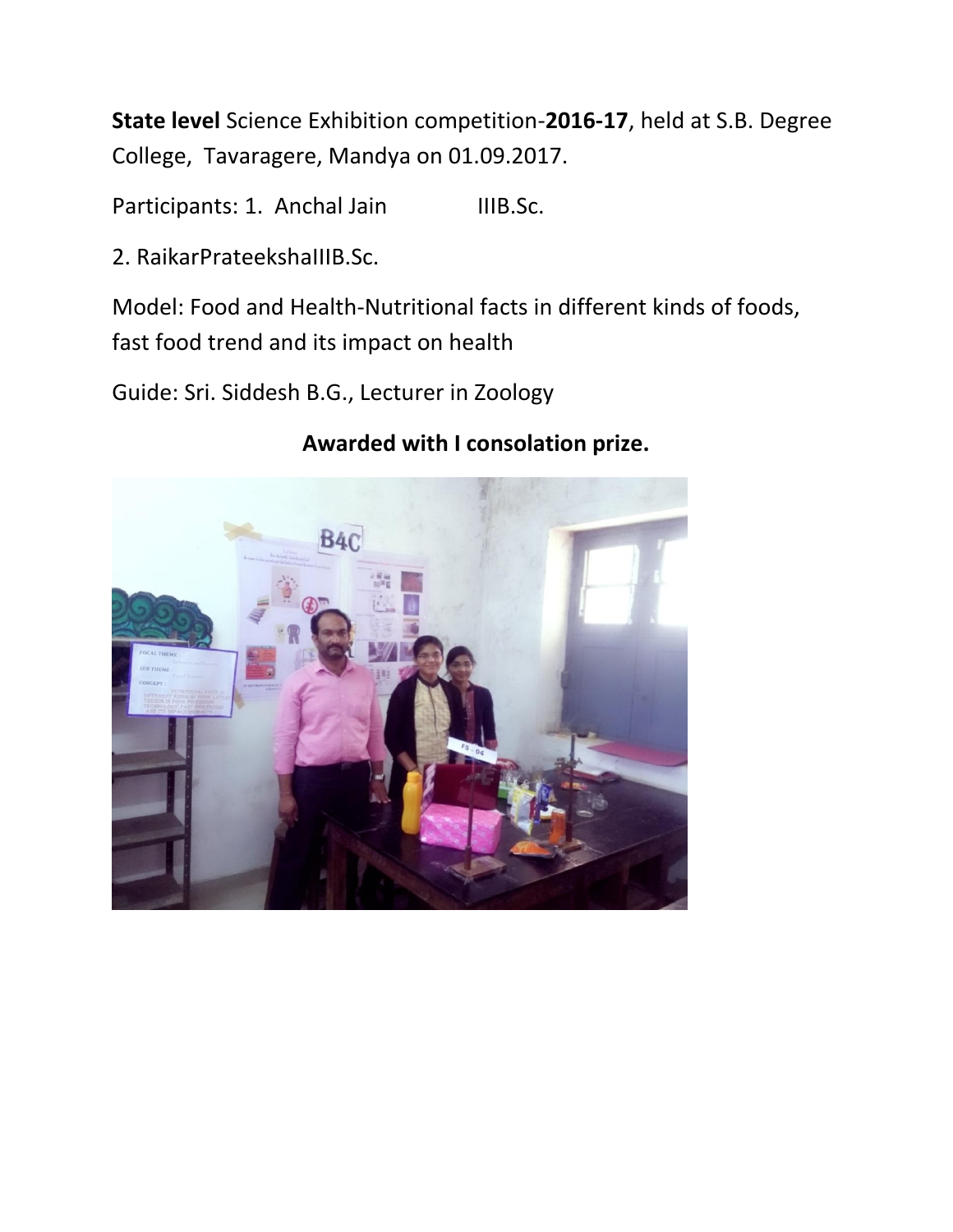**State level**Science Exhibition competition **2017-18**held at ShriGavisiddeshwara Arts, Science and Commerce College, Koppala

on 4,5 January 2019.

Participants: 1. Sushmitha B.N. III B.Sc.

2. VanajakshiL III B.Sc.

Model: Clean and Green Energy- Production of bioethanol from fruit waste.

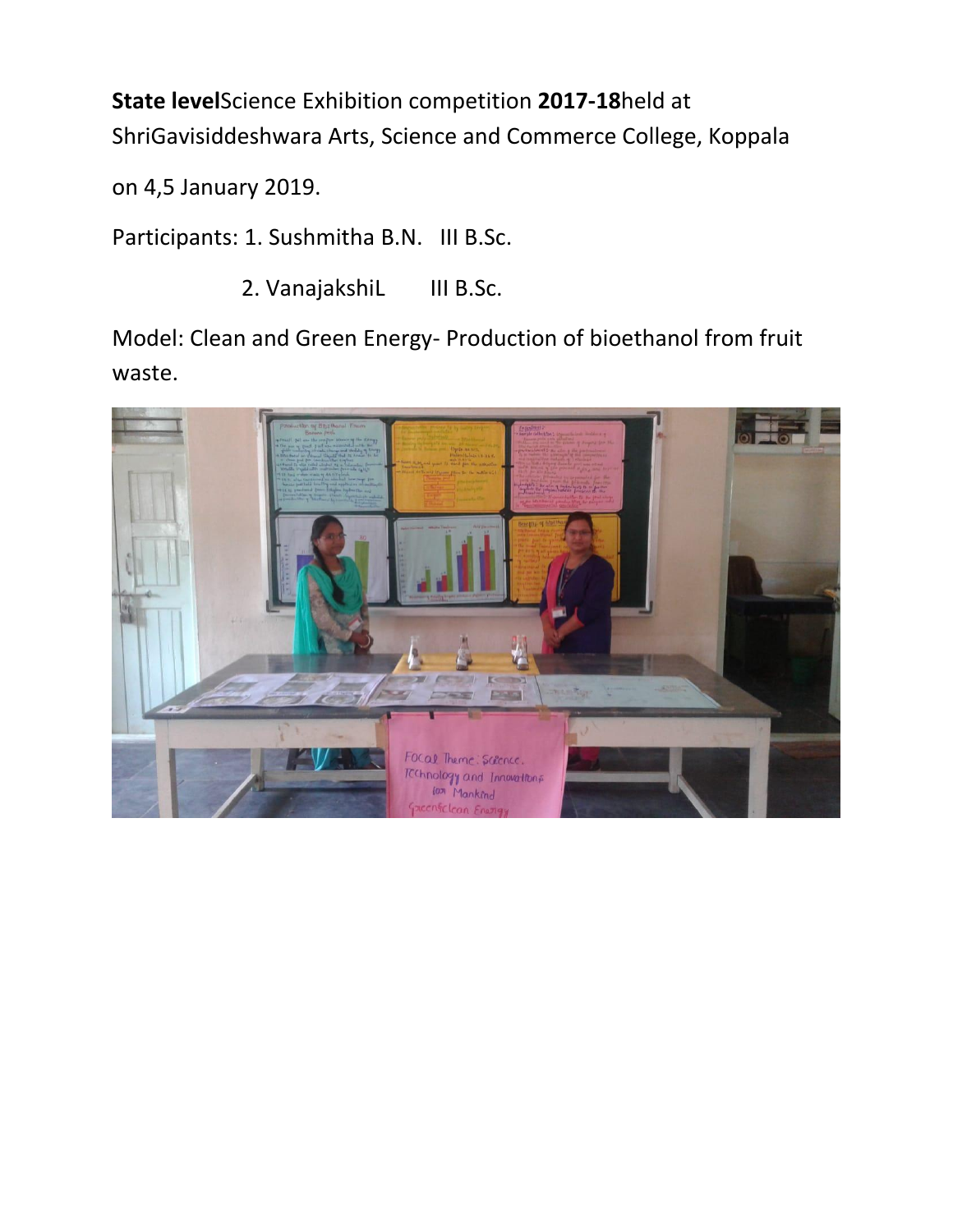**Zonal level** Science Exhibition competition-**2018-19**,held at SJVP College, Harihara on 04.04.2019.

Participants: 1. Akshatha S.N. IIB.Sc.

2. Tejaswini C.R. IIB.Sc.

Guide: Sri. Siddesh B.G. Lecturer in Zoology

Model: Genetic engineering and Health.

Awarded with III prize and selected for State level